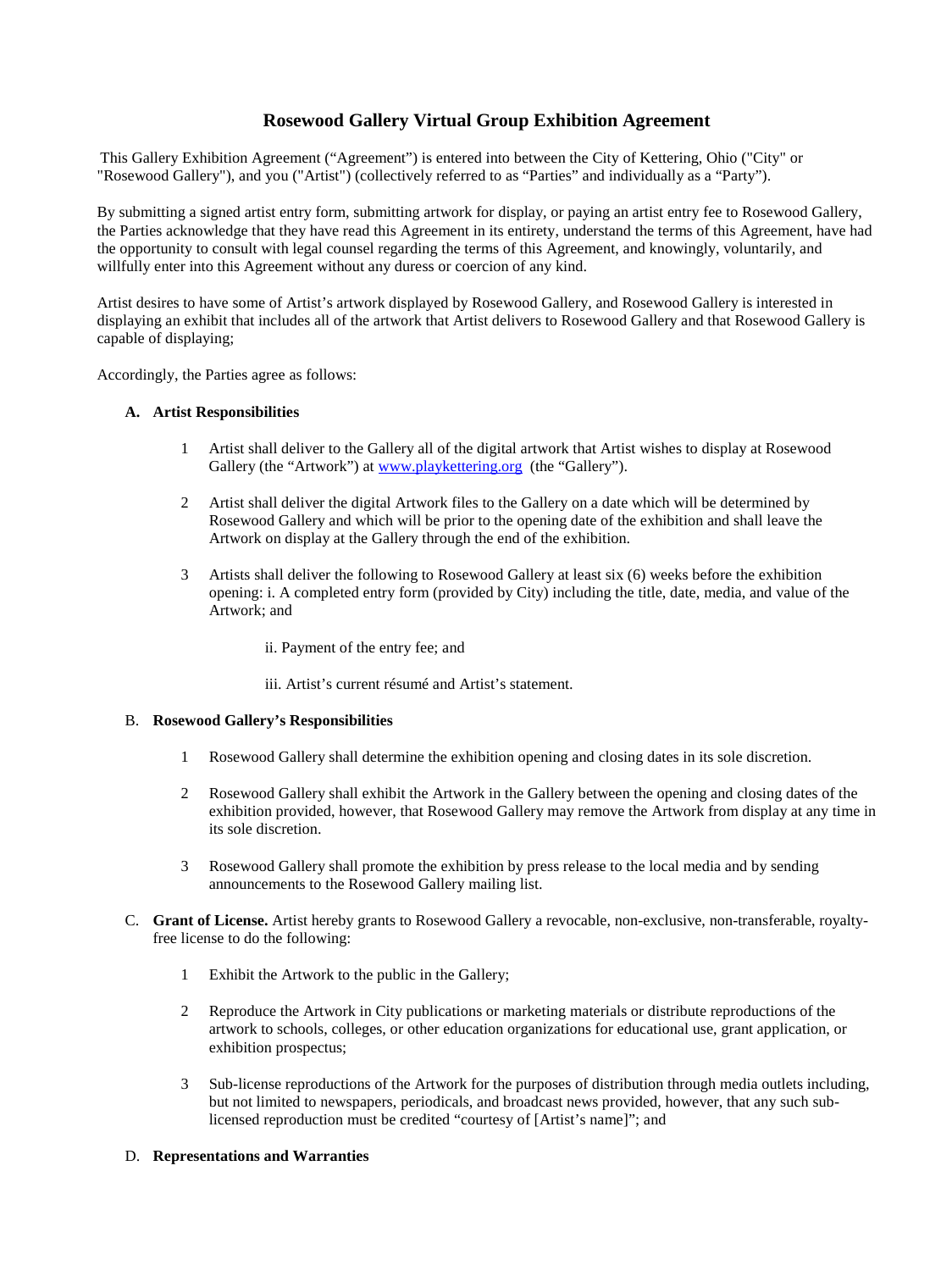- 1 Artist represents and warrants that
	- i. Artist has full power and authority to enter into this Agreement and perform all of its obligations hereunder;
	- ii. The execution, delivery and performance of this Agreement will not violate the provisions of any agreement to which it is a party or by which it is bound;
	- iii. the Artwork is wholly original with Artist and will not infringe or violate the trademark, trade name, copyright, right of privacy or publicity, property rights or any other right of any third party; and
	- iv. The Artwork is appropriate for public viewing and is not lewd, obscene, sexually explicit, pornographic, disparaging, defamatory, or violate any laws or otherwise contain content that Rosewood Gallery in its sole discretion decides is inappropriate or objectionable.

## E. **Term and Termination**

- 1 The term of this Agreement begins on the date this Agreement is agreed to by Artist and ends fifteen (15) days after the end of the exhibition of the Artwork at the Gallery. Sections A(8), C(4)-(5), D, E, and G-M will survive the termination of this Agreement.
- 2 City may terminate this Agreement at any time and for any reason.
- 3 Either party may terminate this Agreement upon ninety (90) days written notice to the other Party.

## F. **Indemnification, Limitation of Liability, and Waiver**

- 1 Artist agrees to indemnify, defend, and hold harmless the City and/or all of its respective employees, agents, elected officials, successors, and assigns (the "Indemnified Parties") from and against all losses, claims, damages, costs, causes of action, or liability of every kind and character including reasonable attorney's fees and costs (together, "Claims") arising out or of in any way connected with this Agreement including, without limitation, (i) the exhibition or sale of the artwork, (ii) Artist's breach of any representation, warranty, covenant, or obligation contained in this Agreement, and (iii) any claim of ownership or interest in Abandoned Artwork.
- 2 Except as expressly provided in Section B(3) of this Agreement, Artist, on behalf of Artist, Artist's heirs, successors, and assigns, hereby waives, releases and relinquishes all Claims that Artist may have against the Indemnified Parties arising from or related to Artist's performance of this Agreement or Rosewood Gallery's sale of any of the Artwork. Artist voluntarily assumes all risks of any and all injuries, harm or loss of life that may result from performance of this Agreement. WITHOUT LIMITING THE FOREGOING, UNDER NO CIRCUMSTANCES SHALL THE INDEMNIFIED PARTIES BE LIABLE TO ARTIST FOR ANY SPECIAL, INCIDENTAL, PUNITIVE OR CONSEQUENTIAL DAMAGES, INCLUDING LOST PROFITS.
- G. **Relationship of the Parties.** The relationship between City and Artist is not one of employer and employee, principal and agent, joint venture, or partnership. Artist acknowledges and agrees that Artist is responsible for paying all taxes related to the any money payable to Artist hereunder and that City will not withhold any money for payments which Artist is required to make pursuant to any applicable law, governmental regulation, rule or order.
- H. **Severability**. If any provision of this Agreement is illegal or unenforceable, that provision is severed from this Agreement and the other provisions remain in force.
- I. **No Strict Construction**. The language used in this Agreement shall be deemed to be the language chosen by the Parties hereto to express their mutual intent, and no rule of strict construction shall be applied against any Party.
- J. **Governing Law and Venue**. This Agreement is to be governed by and construed in accordance with the laws of the State of Ohio, without regard to choice of law rules. The Parties consent to the exclusive jurisdiction and venue of the federal and state courts located in Montgomery County, Ohio, waive any objection thereto, and agree that any dispute arising under or related to this Agreement shall be brought therein.